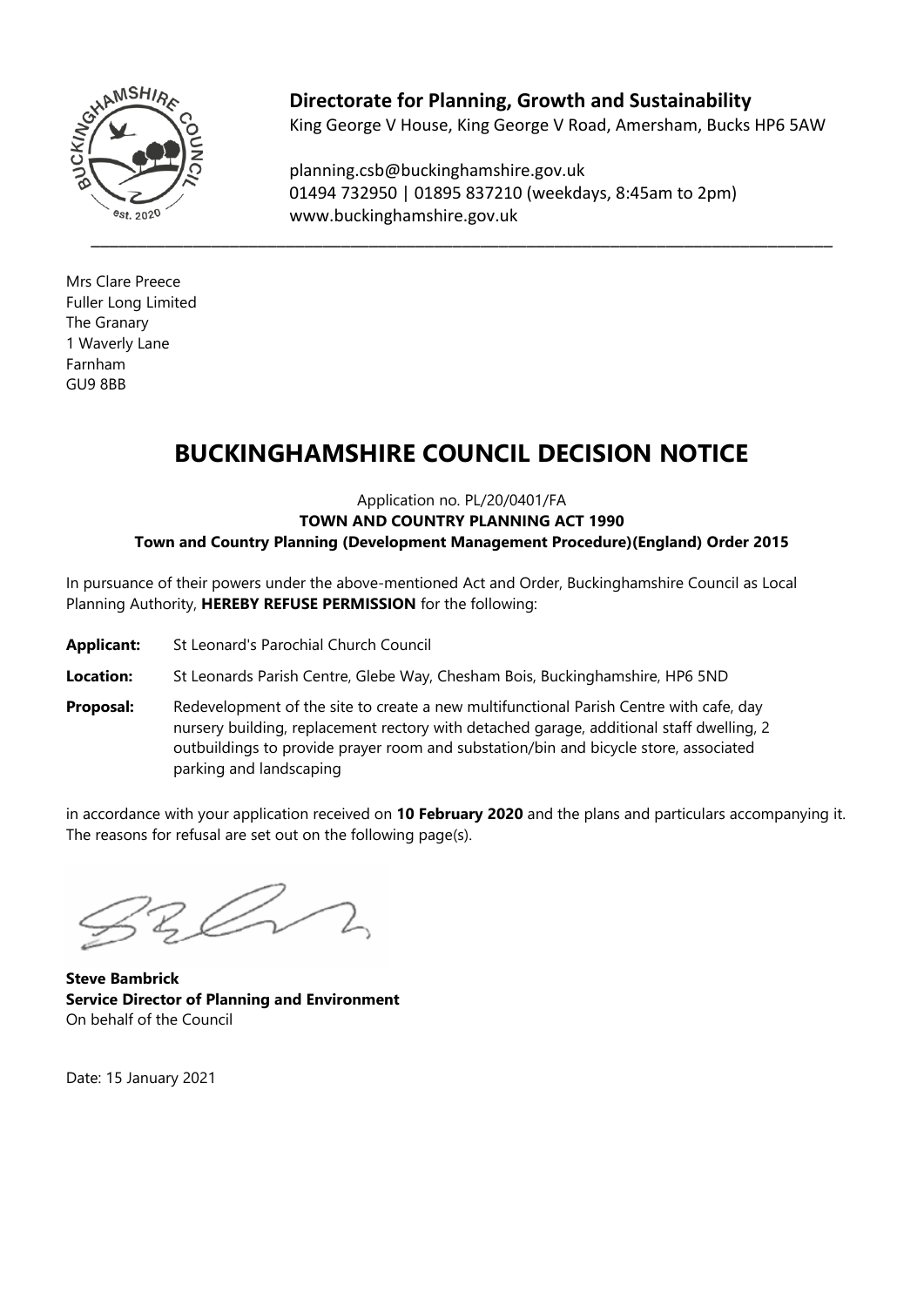# **SCHEDULE OF REASONS FOR REFUSAL**

1. By virtue of its scale, mass and external appearance, the proposed Parish Centre building would appear as a prominent and intrusive feature within the street scene, would appear out of keeping with nearby buildings and would fail to preserve or enhance the Chesham Bois Conservation Area. In addition, the Common is a prominent rural feature with its mature deciduous trees, grassed open areas and pond. It is a central focus for the conservation area and contributes to the rural character. The loss of open space, extensive car parking area and light spillage from the glazing in the proposed building and from cars using the facility would fail to preserve the feeling of rural tranquillity that is an important part of the character of the conservation area. This harm is not outweighed by any identified need for the community facilities proposed. The proposal is therefore considered to represent an overdevelopment of the site and is contrary to Policies GC1, CA1, CA2 and CSF1 of the Adopted Chiltern District Local Plan 1997 (including the Adopted Alterations May 2001 and July 2004) Consolidated September 2007 & November 2011, Policies CS20 and CS29 of the Core Strategy for Chiltern District (Adopted November 2011) and the guidance in the NPPF (2019).

2. The proposed new Rectory building would be sited close to the boundaries with the adjoining streets and would be a prominent addition to the site, visible from North Road and Glebe Way. By virtue of its siting, it would appear overly prominent, intrusive and out of character with the surrounding pattern of development. The proposal would therefore neither preserve nor enhance the character or appearance of the conservation area and is contrary to Policies GC1, CA1 and CA2 of the Adopted Chiltern District Local Plan 1997 (including the Adopted Alterations May 2001 and July 2004) Consolidated September 2007 & November 2011, Policy CS20 of the Core Strategy for Chiltern District (Adopted November 2011) and the guidance in the NPPF (2019).

3. The proposed car parking areas would result in vehicles manoeuvring in close proximity to the dwelling at the Old Rectory, which would result in disturbance to the occupiers of this neighbouring property. This would be exacerbated by light pollution from headlamps, noise from car doors and people in the car park. This would be detrimental to the residential amenities of this property. As such the proposal is contrary to Policy GC3 of the Adopted Chiltern District Local Plan 1997 (including the Adopted Alterations May 2001 and July 2004) Consolidated September 2007 & November 2011.

4. The proposed development would result in an intensification of use of an existing access at a point where visibility is substandard due to being blocked by parked cars along Glebe Way. This would lead to danger and inconvenience to people using it and to highway users in general. The development is therefore contrary to Policy TR2 of The Chiltern District Local Plan Adopted 1 September 1997 (including alterations adopted 29 May 2001) Consolidated September 2007 & November 2011, Policy CS26 of the Core Strategy for Chiltern District (Adopted November 2011) and the guidance in the NPPF (2019).

# **INFORMATIVES**

1. The applicant is advised that Members were concerned regarding ecology. Whilst this does not form a reason for refusal, the impact on the biodiversity of the area needs further consideration. With any resubmission, Members were keen to ensure that more measures were proposed as part of the application to show a biodiversity net gain could be achieved, rather than dealing with this by way of a Condition. The applicant is therefore advised to provide more information relating to biodiversity, using an established biodiversity metric, to show that a 'measurable net gain' for biodiversity can be achieved, in order to comply with Policy CS24 of the Core Strategy.

# **GENERAL NOTES**

1. See the attached Appeal Notes for details of appealing this decision